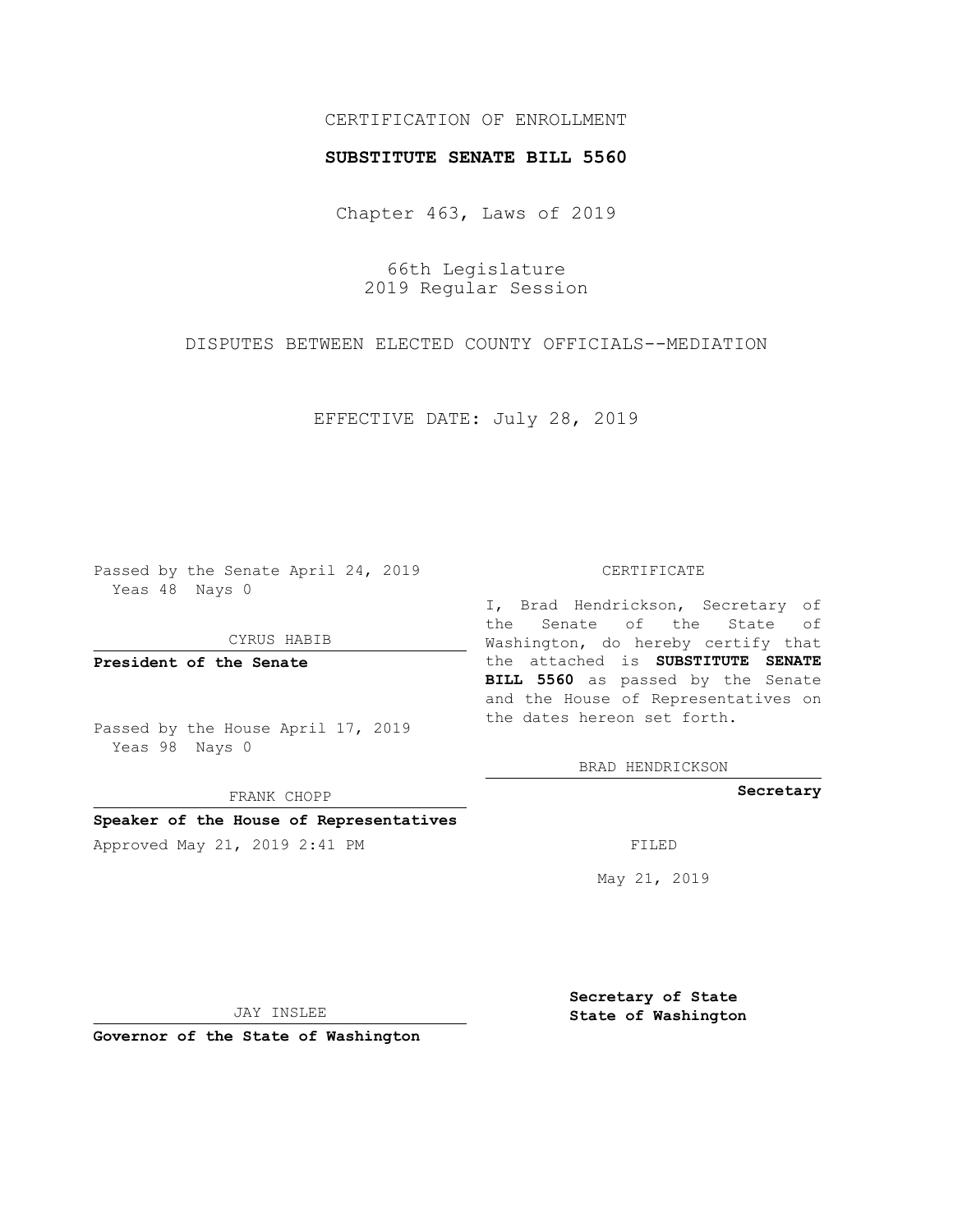## **SUBSTITUTE SENATE BILL 5560**

AS AMENDED BY THE HOUSE

Passed Legislature - 2019 Regular Session

# **State of Washington 66th Legislature 2019 Regular Session**

**By** Senate Law & Justice (originally sponsored by Senators Padden and Pedersen)

READ FIRST TIME 02/08/19.

1 AN ACT Relating to mediation of disputes between elected 2 officials; and adding a new chapter to Title 36 RCW.

3 BE IT ENACTED BY THE LEGISLATURE OF THE STATE OF WASHINGTON:

 NEW SECTION. **Sec. 1.** (1) Before a lawsuit may be commenced in disputes between elected officials, as the term "elected official" is defined in subsection (7) of this section, in their official capacity, the party bringing the claim must first notify in writing the other parties to the claim. The notice must:

9 (a) Request mediation to occur;

10 (b) Notify all interested parties that mediation must take place 11 within ninety days of providing notice; and

12 (c) Include a copy of this section.

 (2) The making of a written, good faith notice requesting mediation prior to commencing a lawsuit by the party bringing the claim as provided in subsection (1) of this section tolls the statute 16 of limitations until the ninetieth day from the date of notice, or the day following the date set in subsection (5) of this section, or 18 mediation ends, whichever is later.

19 (3) After the notice of mediation has been provided to all 20 interested parties, unless otherwise agreed to by the parties, all 21 interested parties must mediate pursuant to the process set forth in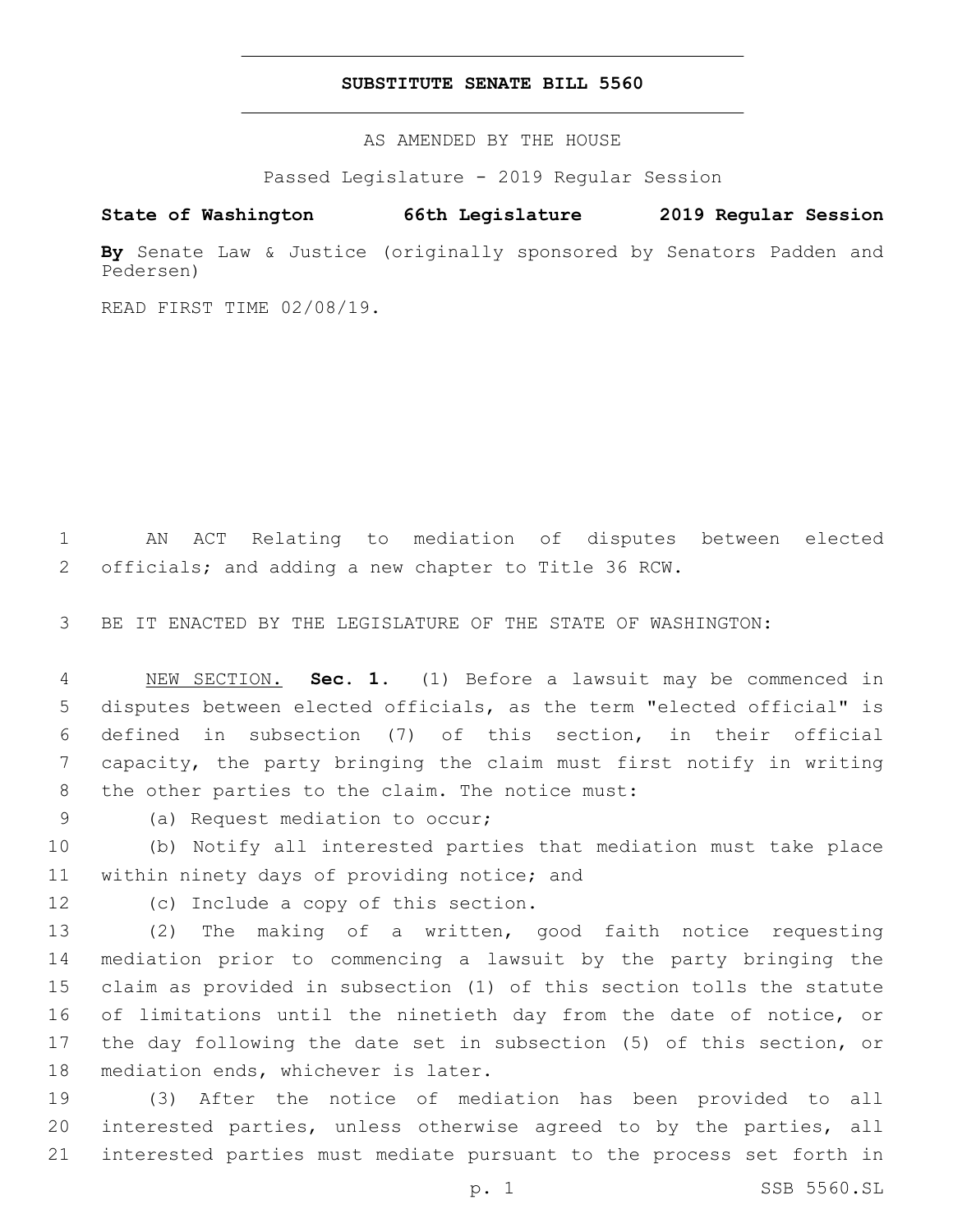this section within ninety days or by the date set in subsection (5) of this section. If any party refuses to mediate, fails to mediate in good faith, or if mediation does not resolve the claim, the party bringing the claim may commence a lawsuit on the claim upon the passage of the 90th day from the date of notice or the day following the date set in subsection (5) of this section, whichever is later.

 (4) The mediator shall be agreed upon by the parties. If the parties cannot agree upon a mediator, any party may petition for the appointment of a mediator. Once a party petitions for the appointment 10 of a mediator, no other party may petition for the appointment of a mediator. The petition shall be filed in the superior court of the county in which one of the parties serves as an elected official. If one of the parties in the action is a superior court judge, then the petition may not be filed in the superior court in which that judge serves. If any party is a superior court judge and all the parties 16 serve in the same county, the action shall be filed in an adjacent 17 county.

 (5) Upon designation of a mediator by the parties or the court, the mediator and the parties or the parties' representatives shall establish a date for the mediation. If a date cannot be agreed upon within ten days of the designation or appointment of the mediator, a party may petition the court, as set forth in subsection (4) of this section, to set a date for the mediation. The mediation shall occur within ninety days from the day the notice is provided under subsection (1) of this section, or on a later date if agreed to by all parties and the mediator or as scheduled by the court.

 (6) Costs of the mediation, including reasonable compensation for the mediator's services, shall be paid equally by the parties unless the superior court determines otherwise in its order appointing the mediator. The details of those costs, and the compensation of the mediator, must be set forth in a mediation agreement between the mediator and all parties, or in the order appointing the mediator. Unless otherwise agreed, and except for sharing the costs of the mediator, each party shall bear its own costs and expenses, including legal fees and witness expenses, in connection with the mediation proceeding. If the matter is not resolved by mediation and the parties cannot agree as to how costs are assessed among the parties, the court that resolves the matter shall determine how costs are 39 assessed among the parties.

(7) For the purposes of this section, "elected official" means: